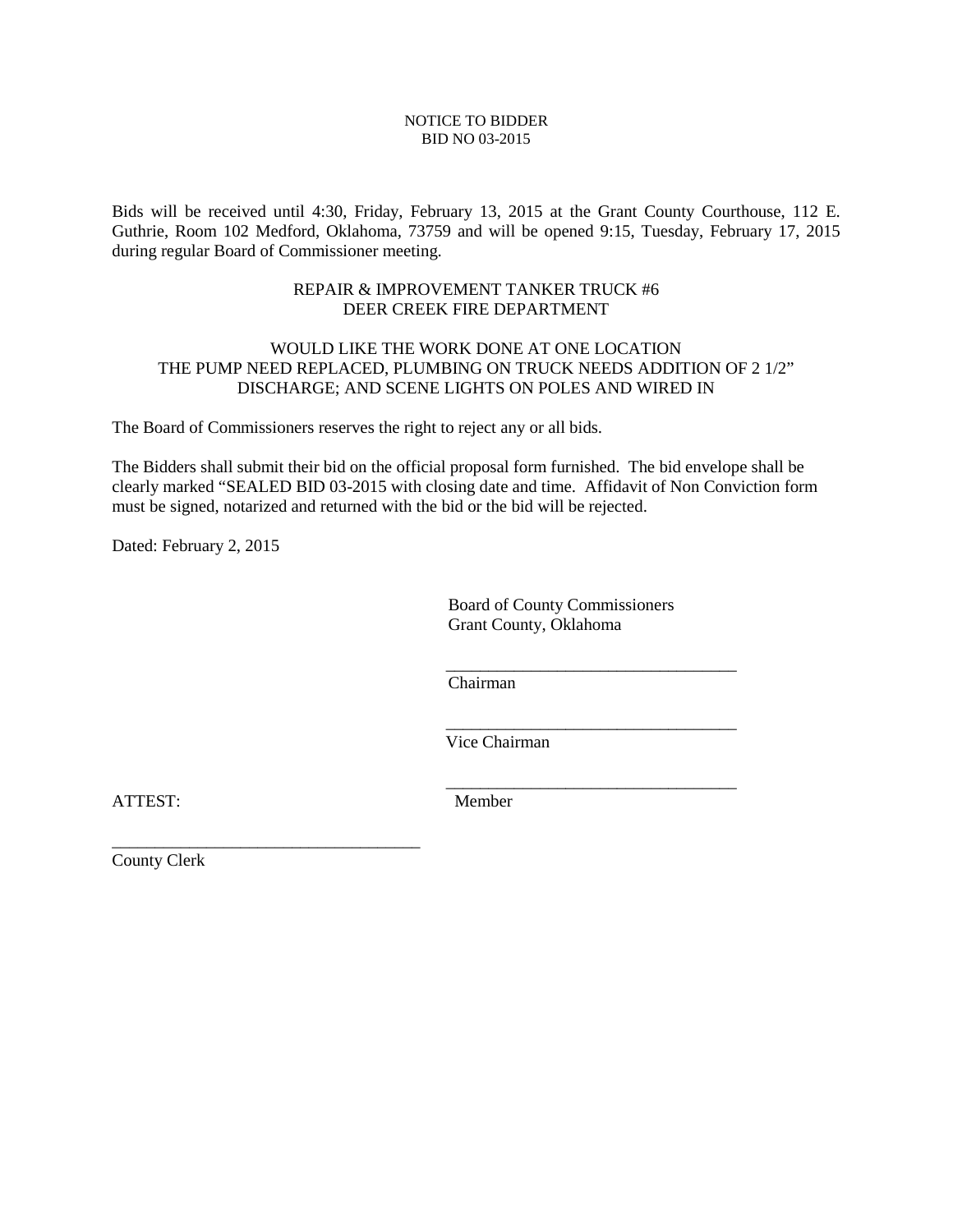# **GRANT COUNTY OKLAHOMA COUNTY PURCHASING OFFICE GRANT COUNTY COURTHOUSE 112 E GUTHRIE, ROM 102 MEDFORD, OK 73759 580.395.2274**

## **INVITATION TO BID**

NOTARIZED AFFIDAVIT COMPLETION AND SIGNATURES REQUIRED:

DATE ISSUED: February 2,2015 BID NUMBER**: 03-2015** \_\_\_\_\_\_\_\_\_\_\_\_\_\_\_\_\_\_\_ BID CLOSING DATE & HOUR  $4:30$  p.m. February 13, 2015 BID OPENING DATE & HOUR 9:15 a. m. February 17, 2015

#### TERMS AND CONDITIONS:

- 1. All bids will be opened in the Grant County Commissioners Board Room, Grant County Courthouse, Medford, Oklahoma, at the time and date shown on this Invitation to Bid.
- 2. Late bids will not be considered. Bids must be received in a sealed envelope (one bid per Envelope) with bid number and closing date written on the outside of the envelope.
- 3. Unit prices will be guaranteed correct by the bidder.
- 4. All prices bid shall be F.O.B. Grant County along State Highway 74 eastward of Salt Fork, Oklahoma unless otherwise indicated.
- 5. Purchases by Grant County, Oklahoma, are not subject to state or federal taxes.
- 6. This bid is submitted as a legal offer, and any bid when accepted by the County constitutes a firm contract.
- 7. Oklahoma law requires each bidder submitting a bid to a County for goods or services to furnish a notarized sworn statement of non-collusion. A form is supplied.

## REPAIR & IMPROVEMENT TANKER TRUCK #6 DEER CREEK FIRE DEPARTMENT

## WOULD LIKE THE WORK DONE AT ONE LOCATION THE PUMP NEED REPLACED, PLUMBING ON TRUCK NEEDS ADDITION OF 2 1/2" DISCHARGE; AND SCENE LIGHTS ON POLES AND WIRED IN

Address further inquires to Commissioner Cindy R Bobbitt 580.541.8950 or

Foreman Robert Moss 580.541.8953

Grant County reserves the right to award this bid in part or in whole.

Grant County reserves the right to reject any and all bids.

The Board of County Commissioners reserves the right to waive minor technicalities under these specifications.

Vendor:\_\_\_\_\_\_\_\_\_\_\_\_\_\_\_\_\_\_\_\_\_\_\_\_\_\_\_\_\_\_\_\_\_\_\_\_\_\_\_\_\_\_\_\_\_\_\_\_\_\_\_\_\_\_\_\_\_\_\_\_\_\_\_\_\_\_\_\_\_\_\_\_ Address: \_\_\_\_\_\_\_\_\_\_\_\_\_\_\_\_\_\_\_\_\_\_\_\_\_\_\_\_\_\_\_\_\_\_\_\_\_\_\_\_\_\_\_\_\_\_\_\_\_\_\_\_\_\_\_\_\_\_\_\_\_\_\_\_\_\_\_\_\_\_\_

\_\_\_\_\_\_\_\_\_\_\_\_\_\_\_\_\_\_\_\_\_\_\_\_\_\_\_\_\_\_\_\_\_\_\_\_\_\_\_\_\_\_\_\_\_\_\_\_\_\_\_\_\_\_\_\_\_\_\_\_\_\_\_\_\_\_\_\_\_\_\_\_\_\_\_\_\_\_\_ F.E. I or Social Security E-Mail address:

Return Competed bid to: Grant County Purchasing Agent 112 E Guthrie, Room 102 Medford OK 73759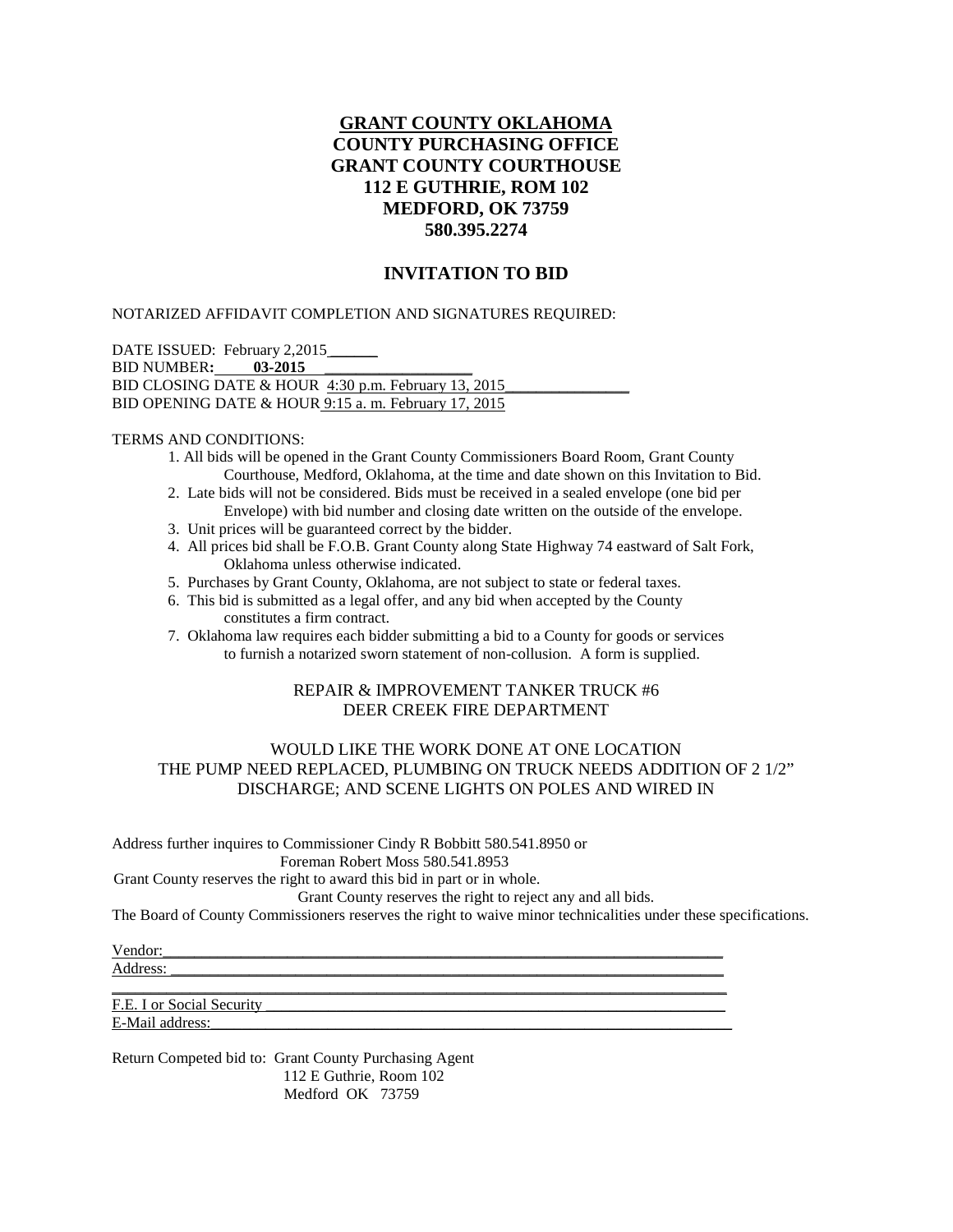## **AFFIDAVIT OF NON-CONVICTION**

| <b>STATE OF OKLAHOMA</b> |  |
|--------------------------|--|
|--------------------------|--|

) ss:

GRANT COUNTY (1)

\_\_\_\_\_\_\_\_\_\_\_\_\_\_\_\_\_\_\_\_\_\_\_\_\_\_\_\_\_\_\_\_\_\_\_\_\_\_\_\_\_\_\_, of lawful age, being first duly sworn on oath, state that he/she is the agent authorized by \_\_\_\_\_\_\_\_\_\_\_\_\_\_\_\_\_\_\_\_\_\_\_\_\_, whose principal place of business is located at \_\_\_\_\_\_\_\_\_\_\_\_\_\_\_\_\_\_\_\_\_\_\_\_\_\_\_\_\_\_\_\_\_\_\_\_\_, to submit the attached bid.

AFFIDAVIT further states that neither he/she, nor the bidder, nor any officer or employee of the bidder has been convicted of or pled guilty or nolo contendere to any felony arising out of sales of real or personal property to the State of Oklahoma or any of its political subdivisions.

AFFIDAVIT further states that neither he/she, or the bidder nor any officer or employee of the bidder nor any person including but not limited to stockholders holing 20% or more of the outstanding stock, partners, either limited or general or any person related either by convicted of, pled guilty or nolo contendere to any acts prohibited by Title 51 OSA 24.5 as interpreted by the Attorney General's Opinion No. 83-144, a copy of which is attached hereto.

## **AFFIDAVIT FOR PAYMENTS IN EXCESS OF \$25,000.00**

| STATE OF OKLHAOMA ) |            |
|---------------------|------------|
|                     | $\sum$ SS: |
| <b>GRANT COUNTY</b> |            |

The undersigned (architect, contractor, supplier or engineer) of lawful age, being duly sworn on oath says that this invoice or claim is true and correct. Affiant further states that the work, services or materials as shown by this invoice of claim have been complete or supplied in accordance with the plans, specifications, orders or requests furnished by the affiant. Affiant further states that he/she has made not payment directly or indirectly to any elected official, officer or employee of the State of Oklahoma, any county or local subdivision of the State, or money or any other thing of value to obtain payment of the invoice or procure the contact or purchase order pursuant to which an invoice is required.

 $BY$ 

Subscribed and sworn to before me this \_\_\_\_\_day of \_\_\_\_\_\_\_\_\_\_\_\_\_\_\_\_\_\_\_\_\_, 20\_\_\_.

 $\overline{\phantom{a}}$  ,  $\overline{\phantom{a}}$  ,  $\overline{\phantom{a}}$  ,  $\overline{\phantom{a}}$  ,  $\overline{\phantom{a}}$  ,  $\overline{\phantom{a}}$  ,  $\overline{\phantom{a}}$  ,  $\overline{\phantom{a}}$  ,  $\overline{\phantom{a}}$  ,  $\overline{\phantom{a}}$  ,  $\overline{\phantom{a}}$  ,  $\overline{\phantom{a}}$  ,  $\overline{\phantom{a}}$  ,  $\overline{\phantom{a}}$  ,  $\overline{\phantom{a}}$  ,  $\overline{\phantom{a}}$ Notary Public

My Commissioner Number \_\_\_\_\_\_\_\_\_\_\_\_\_\_\_\_\_\_\_\_& Expiration Date \_\_\_\_\_\_\_\_\_\_\_\_\_\_\_\_\_\_.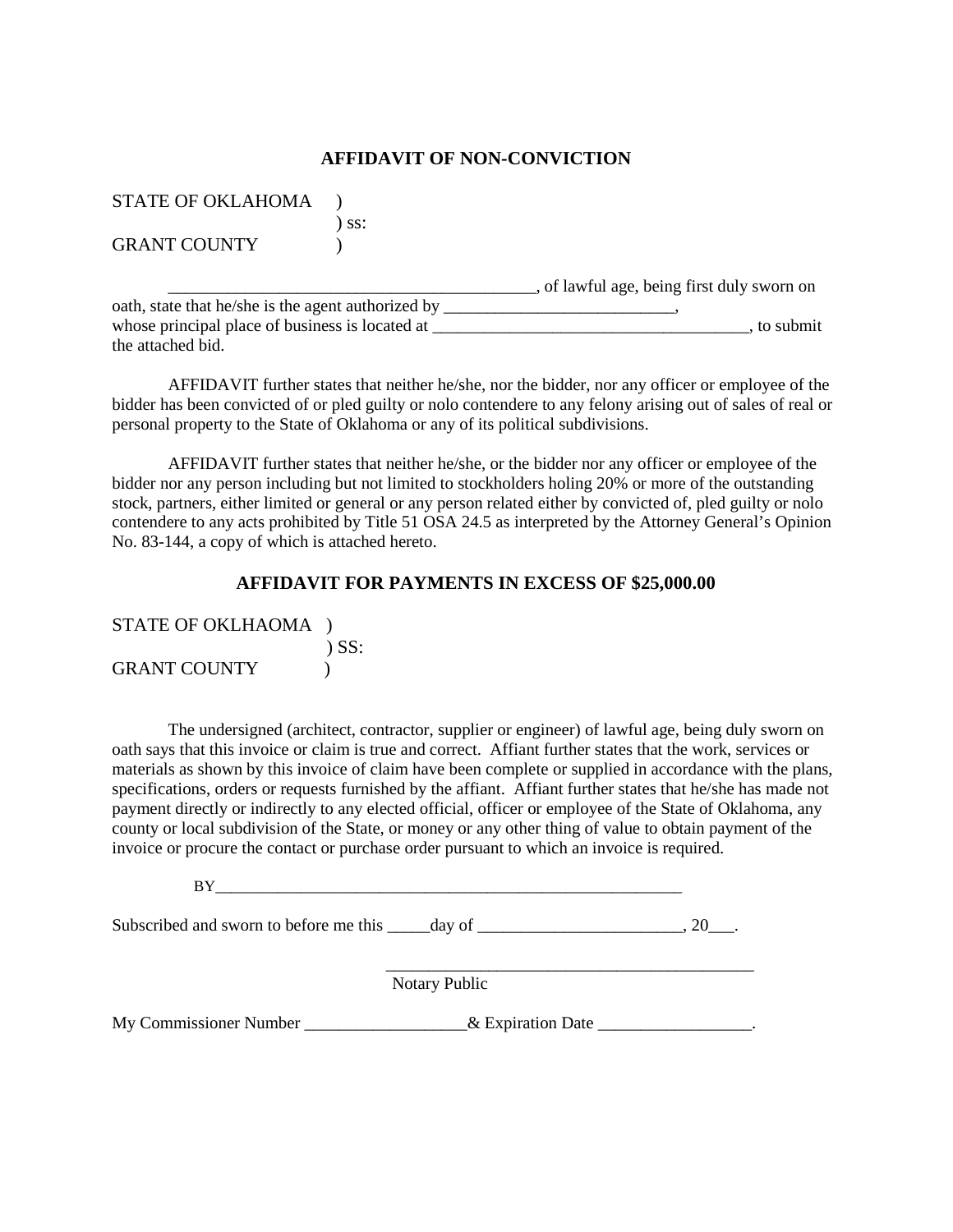Note: 62 OS Sec 310.9 (A&B), require counties executing contracts with an architect, contractor, engineer or supplier of materials of Twenty-five thousand dollars (\$25,000.00) or more to complete the statement required by Section 3109 of Title 74.

SA&I 1-4001 (2002) **AFFIDAVIT FOR PAYMENTS IN EXCESS OF \$25,000.00**

| STATE OF OKLHAOMA ) |            |
|---------------------|------------|
|                     | $\sum$ SS: |
| <b>GRANT COUNTY</b> |            |

The undersigned (architect, contractor, supplier or engineer) of lawful age, being duly sworn on oath says that this invoice or claim is true and correct. Affiant further states that the work, services or materials as shown by this invoice of claim have been complete or supplied in accordance with the plans, specifications, orders or requests furnished by the affiant. Affiant further states that he/she has made not payment directly or indirectly to any elected official, officer or employee of the State of Oklahoma, any county or local subdivision of the State, or money or any other thing of value to obtain payment of the invoice or procure the contact or purchase order pursuant to which an invoice is required.

\_\_\_\_\_\_\_\_\_\_\_\_\_\_\_\_\_\_\_\_\_\_\_\_

|                                                                                   | <b>BUSSINESS NAME</b> |  |
|-----------------------------------------------------------------------------------|-----------------------|--|
| BY<br><u> 1989 - Johann Barbara, markazar margolaria (h. 1989).</u>               |                       |  |
|                                                                                   |                       |  |
| <u> 1989 - Johann John Stone, Amerikaansk politiker (* 1905)</u><br>Notary Public |                       |  |
| My Commission Number                                                              | $&$ Expiration        |  |

NOTE: 62 O.S. 1999, Sec 310.9B, authorizes counties executing more than one contract, exceeding \$1,000.00 during the fiscal year, with an architect, contractor, supplier or engineer to accept one affidavit applying to all work, services or materials completed or supplied under the terms of awarded contracts, or which are needed on the continual basis; such affidavit to be in lieu of all individual affidavits for each invoice submitted in relation to such contract.